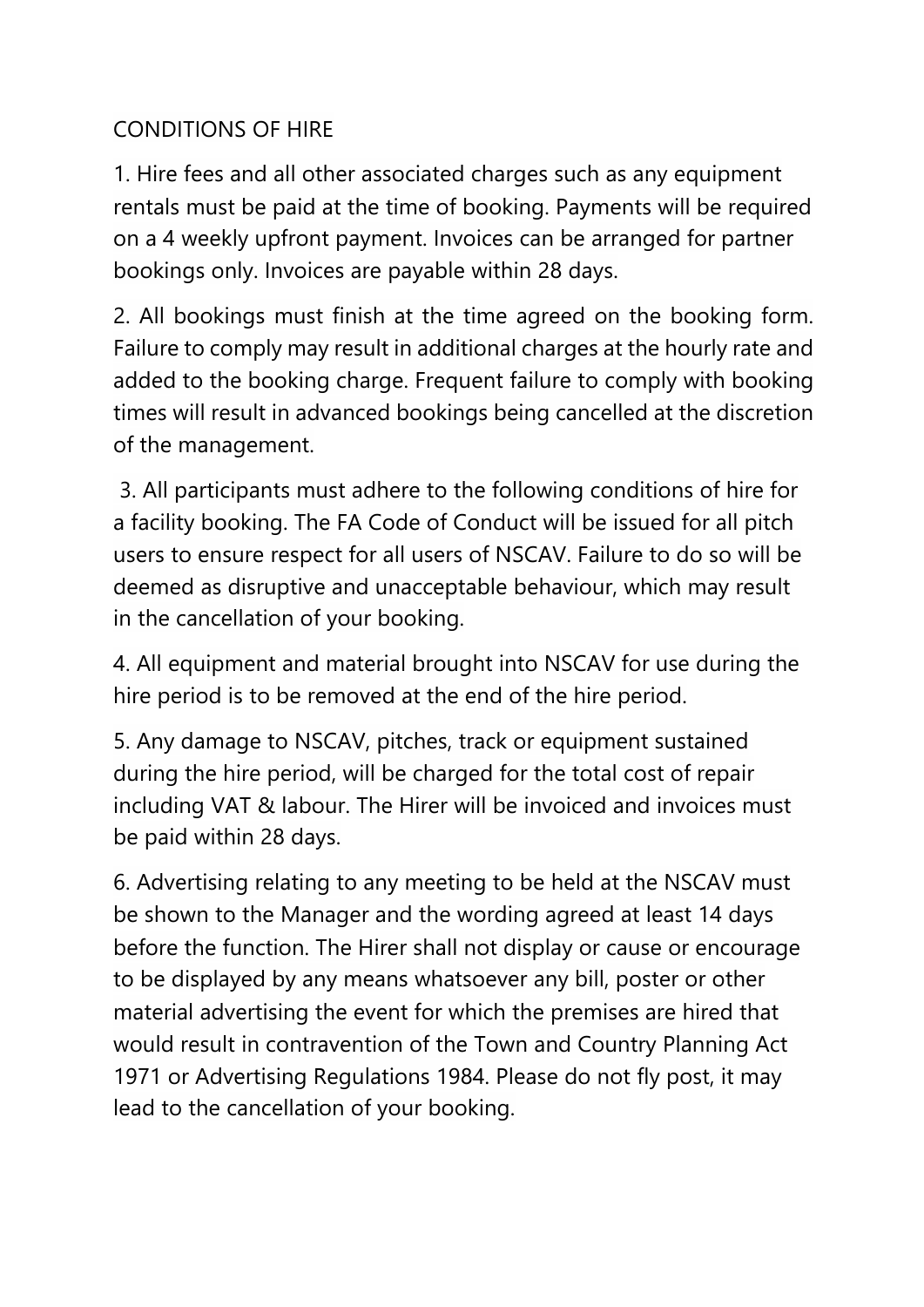7. No alcohol & No smoking (including e-cigarettes) is to be consumed/used at the YMCA Newark & Sherwood Community and Activity Village.

8. The Hirer is responsible for the effective control of the booking, this means you are responsible for the actions of all members within your booking, this includes the safe evacuation of all persons attending your booking in the event a fire alarm or other emergencies. The Hirer is also responsible for ensuring adequate public liability insurance is in place – a copy should be produced at the time of booking.

9. Participants, Team and Club Members under the age of 18 are to be supervised at all times.

10. It is a condition of booking that the Hirer confirms that they are aware of the principles of safeguarding children, young people and vulnerable adults and that they have taken appropriate steps to ensure that people under their supervision are not placed at risk. In order to comply with the YMCA's conditions of hire, organisations working with children or vulnerable adults must have a safeguarding policy and must ensure that Tutors/Facilitators working with their clients have an appropriate DBS check, whether it be a Safeguarding Children policy and/or Safeguarding Vulnerable Adults policy and/or the tutor/person facilitating our sessions has an appropriate DBS check.

11. Cancellations – Notice of cancellation should be received via email 7 days before the booking. If this is not received the Hirer will be liable for the loss of income and will be invoiced accordingly. Refunds will only be made if notice of cancellation is received in writing a minimum of 7 days before the date of the booking  $-\underline{bookings@ymca-nscav.org}$ and will be made down to the YMCAs desecration.

12. The YMCA reserves the right at any time before the commencement of the booking for which the facility is booked, to cancel the booking as a result of any act of God, accident, failure or